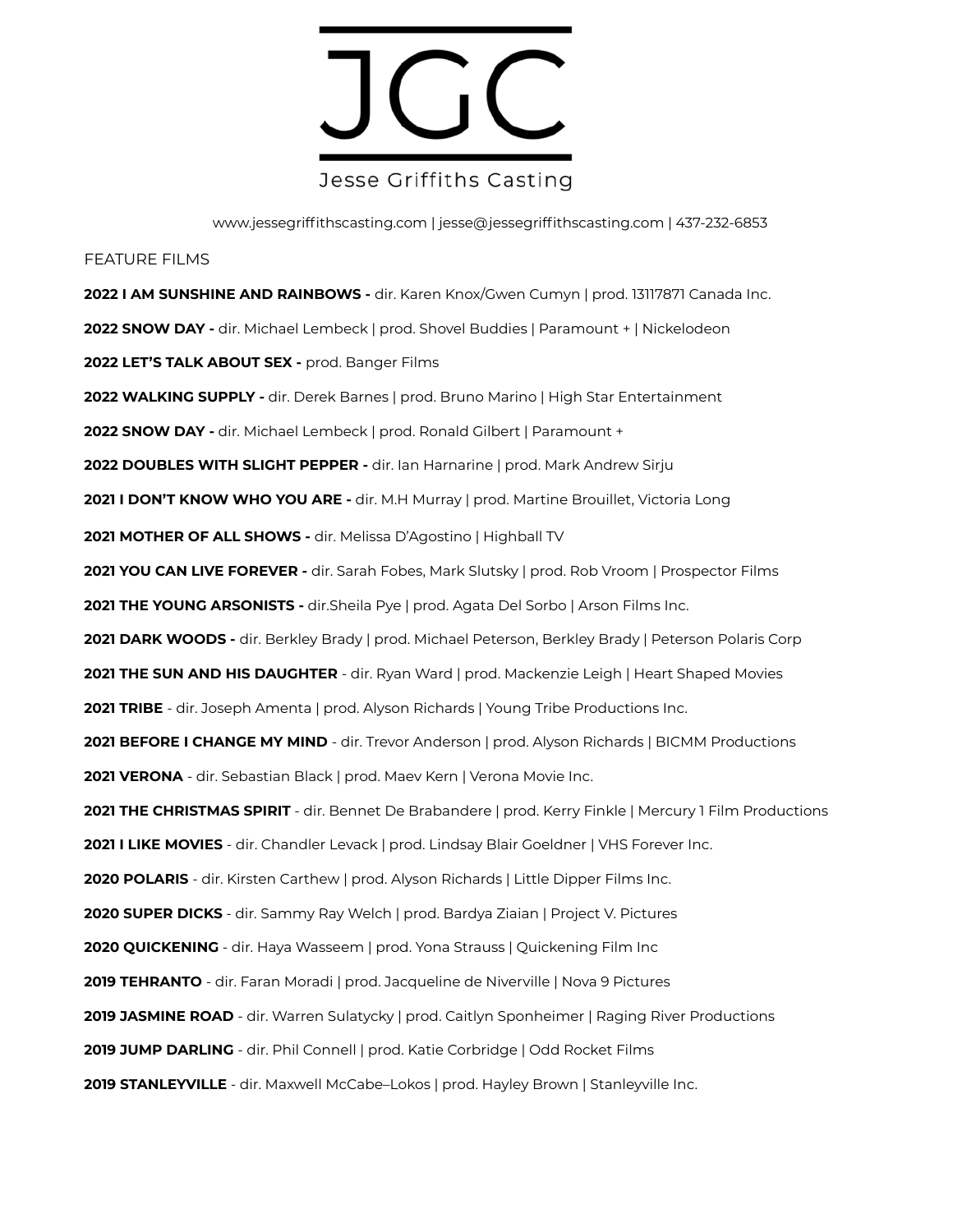**2018 THE ART OF RACING IN THE RAIN** (Assoc.) - dir. Simon Curtis | prod. Patrick Dempsey | Fox **2018 IT 2** (Assoc.) - dir. Andy Muschietti | prod. Roy Lee| New Line Cinema **2018 SHAZAM!** (Assoc.) - dir. David F. Sandberg | prod. Peter Safran | Warner Bros. **2018 EXCELSIS** - dir. Jaze Bordeaux | prod. Jaze Bordeaux | Universe Pictures. Group **2018 AFTER HER SMILE** - dir. Mort Fotouhi | prod. Anthony Vila | Gilman Content **2018 BREAKTHROUGH** (Assoc.) - dir. Roxann Dawson | prod. DeVon Franklin| 20th Century Fox **2018 CICADA 3301** (Assoc.) - dir. Alan Ritchson | prod. Marc Bach | Ally Cat **2018 HEAVY** (Assoc.) - dir. Jouri Smit| prod. David Atrakchi | Full Dawa Films **2018 LIFE IN A YEAR** (Assoc.) - dir. Mitja Okorn | prod. Caleeb Pinkett | Overbrook Entmt. **2018 TAMMY'S ALWAYS DYING** (Assoc.) - dir. Amy Jo Johnson | prod. Jessica Adams | JA Productions **2017 AN AUDIENCE OF CHAIRS** (Assoc.) - dir. Deanne Foley | prod. Eric Jordan | The Film Works **2017 Z-O-M-B-I-E-S** (Assoc.) - dir. Paul Hoen | prod. Mary Pantelidis |Disney Channel **2017 DOWNSIZING** (Assoc.) - dir. Alexander Payne | prod. Mark Johnson | Paramount **2017 GRETA (Assoc.)** - dir. Neil Jordan | prod. Sidney Kimmel | Sidney Kimmel Entmt. **2016 A FAMILY MAN** (Assoc.) - dir. Mark Williams | prod. Gerard Butler | Zero Gravity **2016 BELOW HER MOUTH** (Assoc.) - dir. April Mullen | prod. Melissa Coghlan | Serendipity Point **2016 BORN TO BE BLUE** (Assoc.) - dir. Robert Budreau | prod. Jennifer Jonas | New Real Films **2016 WILD MEN (Assoc.)** - dir. Bobby Sansivero | prod. Douglas Maxwell | Wild Men Inc. **2015 PIXELS** (Asst.)- dir. Chris Columbus | prod. Adam Sandler | Columbia **2015 REMEMBER** (Asst.) - dir. Atom Egoyan | prod. Ari Lantos | Serendipity **2015 RIVER** (Asst.) - dir. Jamie M. Dagg | prod. Mattie Do | Red Lab **2015 SPOTLIGHT** (Asst.) - dir. Tom McCarthy | prod. Nicole Rocklin | Dreamworks

## **TELEVISION**

**2022 NEAR OR FAR (TRAILER) -** dir. Vanessa Magic | prod. Harlow Entertainment **2022 DARK SIDE OF COMEDY** - dir. John Choi | prod. Lana Belle Mauro | Vice Canada **2021 BLUES CLUES & YOU! SEASON 4** - dir. Various | prod. Shevaun Gray | Nickelodeon **2021 DATING UNLOCKED** - dir. Various | prod. Charlie David | Border2Border Entertainment **2021 BOTH SIDES NOW PILOT** - dir. Various | prod. Andrea Gorfolova | Be Collective Media **2019 NIRVANA THE BAND THE SHOW** - dir. Matt Johnson | prod. Jim Czarnecki | Zapruder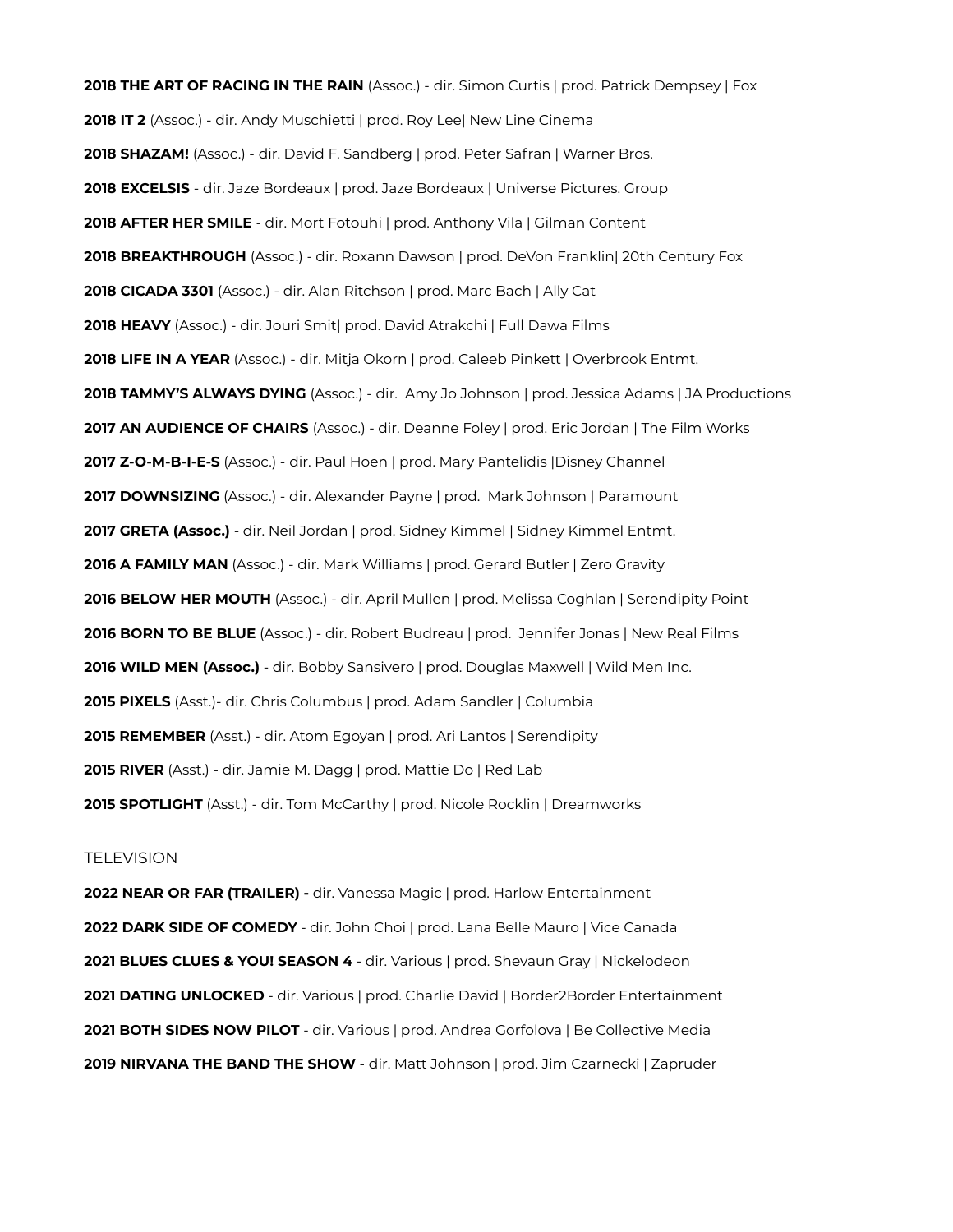**2018 BLUE'S CLUES & YOU EP.112** - dir. Jeremy Slutskin | prod. Vince Commisso | BC 1 Prod. Inc. **2018 ANNE WITH AN E** (Assoc.) - dir. Various | prod. Moira Walley-Beckett , Miranda de Pencier | Northwood Anne **2018 IN THE DARK** (Assoc.) - dir. Various | prod. Frank Siracusa | CBS **2018 PRIVATE EYES S2 & 3** (Assoc.) - dir. | prod. Shawn Piller| Entertainment One **2018 STREET LEGAL** (Assoc.) - dir. Various | prod. Bernard Zuckerman | IGP **2018 TAKEN S2** (Assoc.) - dir. Various | prod. Matthew Gross | FLW Films 2018 V-WARS (Assoc.) - dir. Various | prod. Thomas Vencelides | Netflix **2017 FARGO S3** (Assoc.) - dir. Various | prod. Ethan Coen | MGM Television **2017 LOCKE & KEY - PILOT** (Assoc.) - dir. Various | prod. Andy & Barbara Muschietti | DW Entmt. **2017 CARTER S1** (Assoc.) - dir. Various | prod. Garry Campbell | Amaze Film **2017 CRAWFORD S1** (Assoc.) - dir. Mike Clattenburg | prod. Janice Dawe | CBC **2017 FRANKIE DRAKE S1** (Assoc.) - dir. Various | prod. Scott Garvie | Shaftesbury **2017 LET'S GET PHYSICAL S1** (Assoc.) - dir. Various | prod. Jocelyn Hamilton | Grandma's House **2017 SALVATION S1** (Assoc.) - dir. Various | prod. Stuart Gillard | Secret Hideout **2016 AMERICAN GOTHIC S1** (Assoc.) - dir. Various | prod. Todd Cohen | CBS **2016 BEAUTY AND THE BEAST S2 & 3** (Assoc.) - dir. Various | prod. John Weber| CW **2016 HOUDINI & DOYLE - PILOT** (Assoc.) - dir. Various | prod. Luke Alkin | Fox/Sony **2016 THE GIRLFRIEND EXPERIENCE S1** (Assoc.) - dir. Various | prod. Lodge Kerrigan | Starz **2016 VALENTINE EVER AFTER** (Assoc.) - dir. Don McBrearty | prod. Steve Solomos | Hallmark **2016 MUM'S THE WORD** (Assoc.) - dir. Bradley Walsh | prod. David Anselmo | Hallmark **2016 LOVE'S COMPLICATED** (Assoc.) - dir. Jerry Ciccoritti | prod. Steve Solomos | Hallmark **2015 KILLJOYS S1 & 2** (Assoc.) - dir. Various | prod. Adam Barken | SYFY / SPACE **2015 REMEDY S1 & 2** (Asst.) - dir. Various | prod. Bernard Zukerman | Global

#### DIGITAL SERIES

**2022 POV:me -** dir. Various | prod. Shaftsbury Kids **2022 STREAMS FLOW FROM A RIVER** - dir. Christopher Yip | prod. Fae Pictures **2022 MOOZOOM S2** - dir. Alexandre Pelletier | prod. Moozoom TV Inc. **2022 GAY MEAN GIRLS S2** - dir. Heyishi Zhang | prod. Obvious Allegory Inc. **2022 MY SPECIAL GUEST -** prod. Archipelago Productions **2021 EZRA** - dir. Luke Hutchie | prod. Hell Yes Entertainment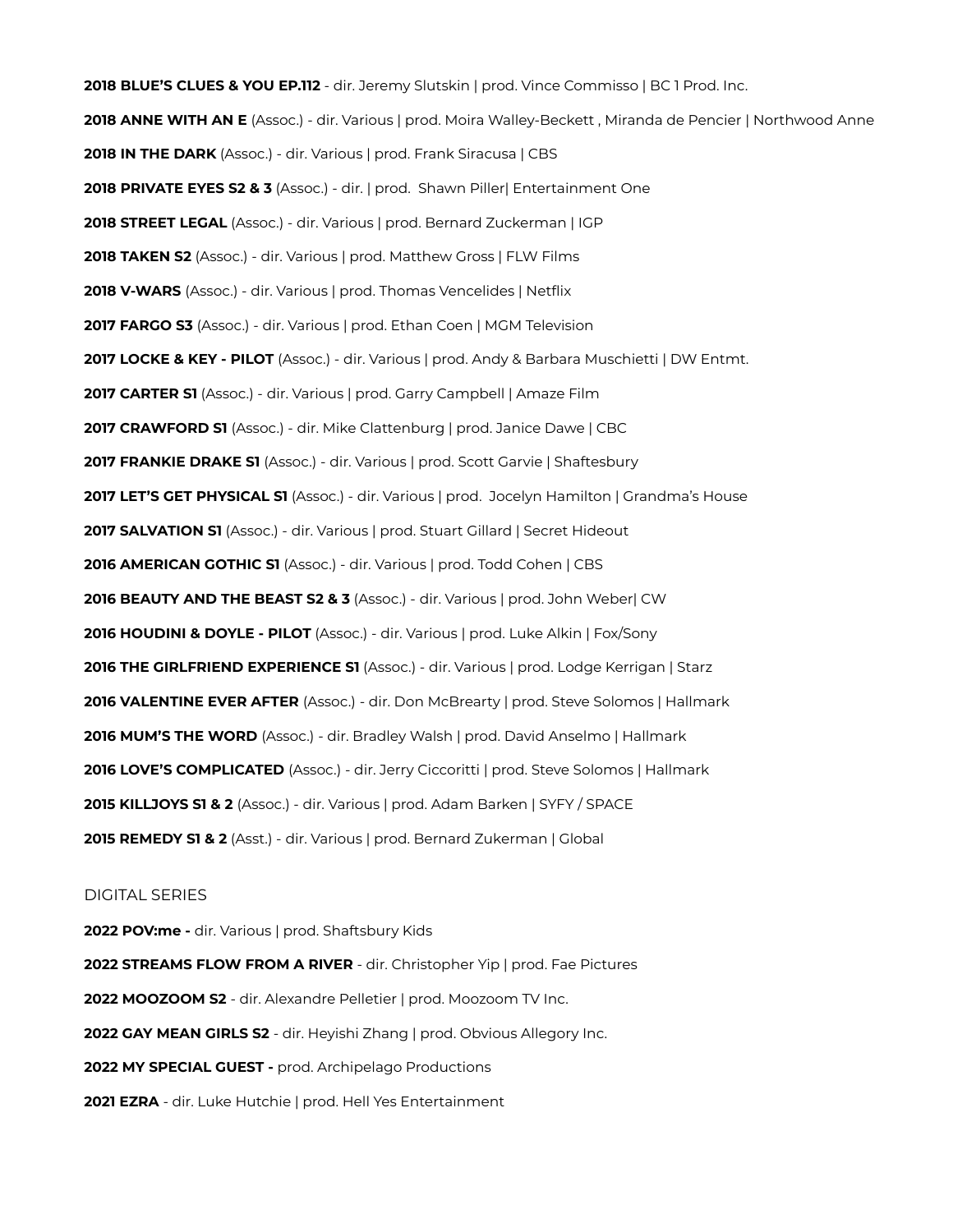**2021 FLY OVER CANADA -** dir. Various | prod. Moment Factory 2021 AVOCADO TOAST S2 - dir. Sam Coyle | prod. Guts and Gall productions **2021 SOUNDWORLDS** - dir. Patrick Eakin Young | prod. George Warren | Soundworlds **2021 RUINS OF ZINDOR** - dir. Richard Potter | prod. Planet Fabulon | Luminato Festival **2021 STORIES FROM MY GAY GRANDPARENTS TRAILER**- dir. Emma Jean Sutherland | prod. Perrie Voss | Lavender Beard Inc. **2021 MOOZOOM** - dir. Sarah Galea-Davis | prod. Jean-Phillippe Turgeon | Moozoom TV Inc. **2020 THE MORNING AFTER** - dir. Tricia Hagoriles | prod. Lindsay Blair Goeldner | Fae Pictures **2020 SOPHIE THE EXORCIST** - dir. Anna Cooley | prod. David Hiatt | Beta Force Carbon Ltd. **2020 WOMB ENVY** - dir. Sam Coyle | prod. Charlie David | Border2Border Entertainment **2020 WHO ARE YOU ANYWAY?** - dir. Tad Stormer | prod. Tad Stormer | Størmerlige Prod. **2019 QUEENS** - dir. Pat Mills | prod. Caitlin Brown | Harlowe Creative **2019 AVOCADO TOAST: THE SERIES** - dir. Sam Coyle | prod. Charlie David | Guts & Gall Prod. Inc. **2019 I AM SYD STONE** - dir. Denis Theriault | prod. Gharret Paon | Rebel Road Productions **2018 BARBELLE S1 & 2** - dir. Kelly Paoli et al. | prod. Karen Knox | Fibe TV 1 **2018 MIND FUDGE S2** - dir. Jon Simo | prod. Peter Woods | Vandal Media/CBC **2018 MING'S DYNASTY** - dir. Matt Eastman | prod. Julian De Zotti |775 Media Corp

## SHORT FILMS

**2022 BLOOD BOUND** - dir. Richard Rotter | prod. Minature Donkey Productions **2022 WHITE NOISE** - dir. Tamara Scherbak | prod. Christina Saliba **2022 BOTTLES -** dir. Noura Kevorkian | Canadian Film Centre **2022 ALL THAT YOU ARE -** dir. Karimah Issa | Canadian Film Centre **2022 DANGEROUS ELEMENT -** dir. Tricia Hagoriles | Canadian Film Centre **2022 SELF PORTRAIT -** dir. Glen Wood | Canadian Film Centre **2022 THE CRUSADER's DANCE -** dir. Roney | Canadian Film Centre **2022 CROWN -** dir. Hannah Johannes | Canadian Film Centre **2022 1047 DAYS -** dir. Nadine Pequeneza | prod. Hawkeye Pictures Inc. **2022 THE TOY** - dir. Geordie Sabbagh | prod. Olga Ziman Sabbagh **2022 I ONLY KISS IN THE DARK -** dir. Kelly Paoli | prod. Josh Clapp **2022 TESTING -** dir. Andy Reid | prod. Alessandra Sconza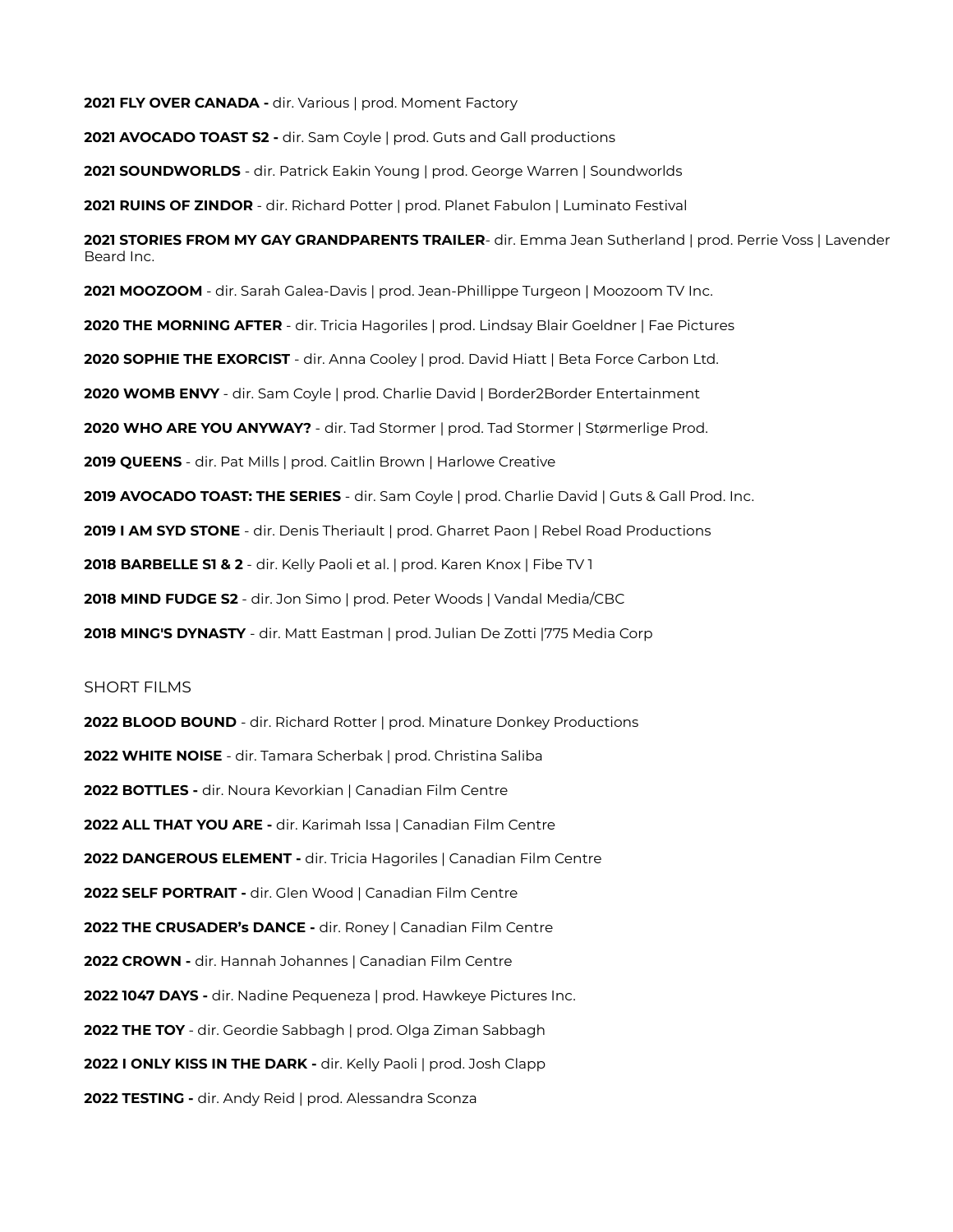**2022 TART -** dir. Rose Schirm | prod. Kate Fenton **2021 RIVALS -** dir. Adam Belanger, David Lafontaine | prod. Adam Belanger, David Lafontaine, Adam Birtch **2021 THE UGLIEST OF THEM ALL** | prod. CouKuma Productions **2021 SCARING WOMEN AT NIGHT** | prod. Fae Pictures **2021 KEEN -** dir. Hannah Yohannes | prod. Various | Canadian Film Centre **2021 WATERFIELD -** dir. Martin Edralin | prod. Various | Canadian Film Centre **2021 NAMASTE SANTA! -** dir. Rahul Chaturvedi | prod. Various | Canadian Film Centre **2021 I REMEMBER THE FOOTPRINTS IN THE SNOW -** dir. Cazhmere Downey | prod. Various | Canadian Film Centre **2021 BETTER AT TEXTING -** dir. Mary Galloway | prod. Various | Canadian Film Centre **2021 CRABBED -** dir. Hamza Bangash | prod. Various | Canadian Film Centre **2021 THE LOVE WE MADE** dir. VT Nayani | prod. Various | Canadian Film Centre **2021 FLY PAPER -** dir. A.W Hopkins | prod. Various | Canadian Film Centre **2021 AMBLE** - dir. Steffi Tupe | prod. Archipelago Productions **2021 INHERITANCE -** dir. Shawn Gerrard | prod. Head On Pictures Inc. **2021 CFC - SCENE STUDY** - dir. Various | prod. Various | Canadian Film Centre **2021 BEE PROBLEM** - dir. Roney | prod. Kino Sum Productions Inc. **2020 GREATEST DAD EVER** - dir. Mike Regis | prod. Outsider Genre **2020 THE BEST OF US** - dir. Soledad Vega | prod. Soledad Vega | MadAmendements **2020 10-71** - dir. Alex Seltzer | prod. Alex Seltzer | AMS Films **2020 SNOW BIRD** - dir. Sadiah A | prod. Lora Campbell | Inside Out Festival **2020 CALL ME KRISHNA** - dir. Rojelio Palacios | prod. Lora Campbell | Inside Out Festival **2019 THE ROBBERY** - dir. Nika Belianina | prod. Alex Jordan | The Robbery Prod. **2019 TEETHING** - dir. Glen Matthews | prod. Luke Humphreys | Seagull and Starfish **2019 CFC - WRITERS IN DEVELOPMENT** - dir. Various | prod. Various | Canadian Film Centre **2019 AFTV 3X3** - dir. Various | prod. Various | Sheridan College **2019 ASTRONOMICAL IMAGINATION** - dir. Stephanie Leite | prod. Caroline Hicks | Astro Prod. **2019 CAMP TIPSY** - dir. Jana Stackhouse | prod. Delaney Novinka | Archipelago Productions **2019 COMING TO TERMS** - dir. Christopher Yip | prod. Yasmin Evering-Kerr | Sisters of the Sand **2019 ORACLE** - dir. Aaron Poole | prod. Peter Woods, Peter Harvey | Dream Pool Picture Corp. **2019 RAISED BY WOLVES** - dir. Cameron Noble | prod. Danielle Villalon | CMNoble Inc.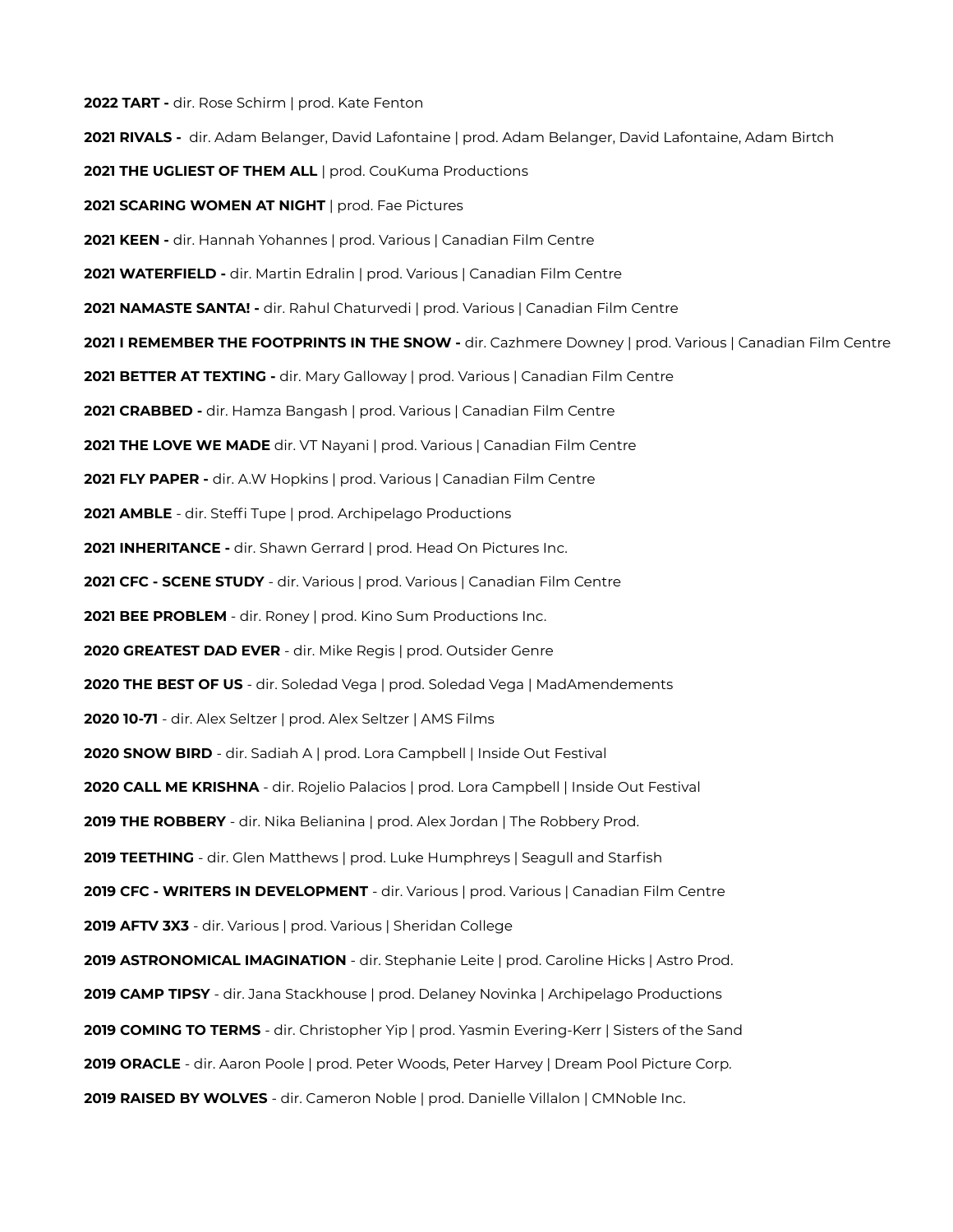**2019 THE MUSE ROOM** - dir. Monika Kraska | prod. Brandon Nicoletti | Muse Room Prod. **2019 TOWARD YOU** - dir. Sam Motazedi | prod. Soledad Vega | Mad Amendments **2018 SILA** - dir. Jeffrey Brownell | prod. Cindy Sampson, Naya Guzman | Salted Media Group **2018 ENDGAME** - dir. Magalie De Genova | prod. Kerry-Lee Finkle | Finkle Productions **2018 THE BULLDOG EFFECT** - dir. Roman Gubin | prod. Monica Man | New Dawn Productions **2018 FARE** - dir. Kal Weber | prod. OPC | OPC Toronto **2018 UNINVITED GUEST** - dir. Richard B. Pierre | prod. Richard B. Pierre | Afro Flix Inc. **2018 WENONAH** - dir. Deanna Armenti | prod. Michael Krahn | Sheridan College **2016 BENJAMIN (Assoc.)** - dir. Sherren Lee | prod. Courtenay Bainbridge | CFC

### **COMMERCIALS**

**2022 THERMOSTAT -** prod. Day Job **2022 ONLIA -** production. Impossible Studios **2022 BLUE JAYS -** production. Rogers Communication **2022 TURBO TAX -** production. Taylor Reid Creative Agency **2022 CHFI/CHFM/CHYM -** production. Rogers Communication **2022 SONIC -** production. Rogers Media **2022 INVOICE2GO -** production. Day Job **2022 ECOBEE -** production. Day Job **2022 OSMOWS -** production. Imagine Nation Collective **2022 BMO/GAMER SPECIALIST -** production.. fcbsix 2022 ALLO - production. Makers **2022 FRESH CO -** production. BSB Films **2022 KICKING HORSE -** production. OSO **2022 BETWAY -** production. OSO **2022 CHLIA -** production. Archipelago Productions Inc **2022 IBAO -** production. HeydSaffer **2022 CALLREVU** - production. Our Day Job **2022 GEORGE BROWN COLLEGE** - production. Fela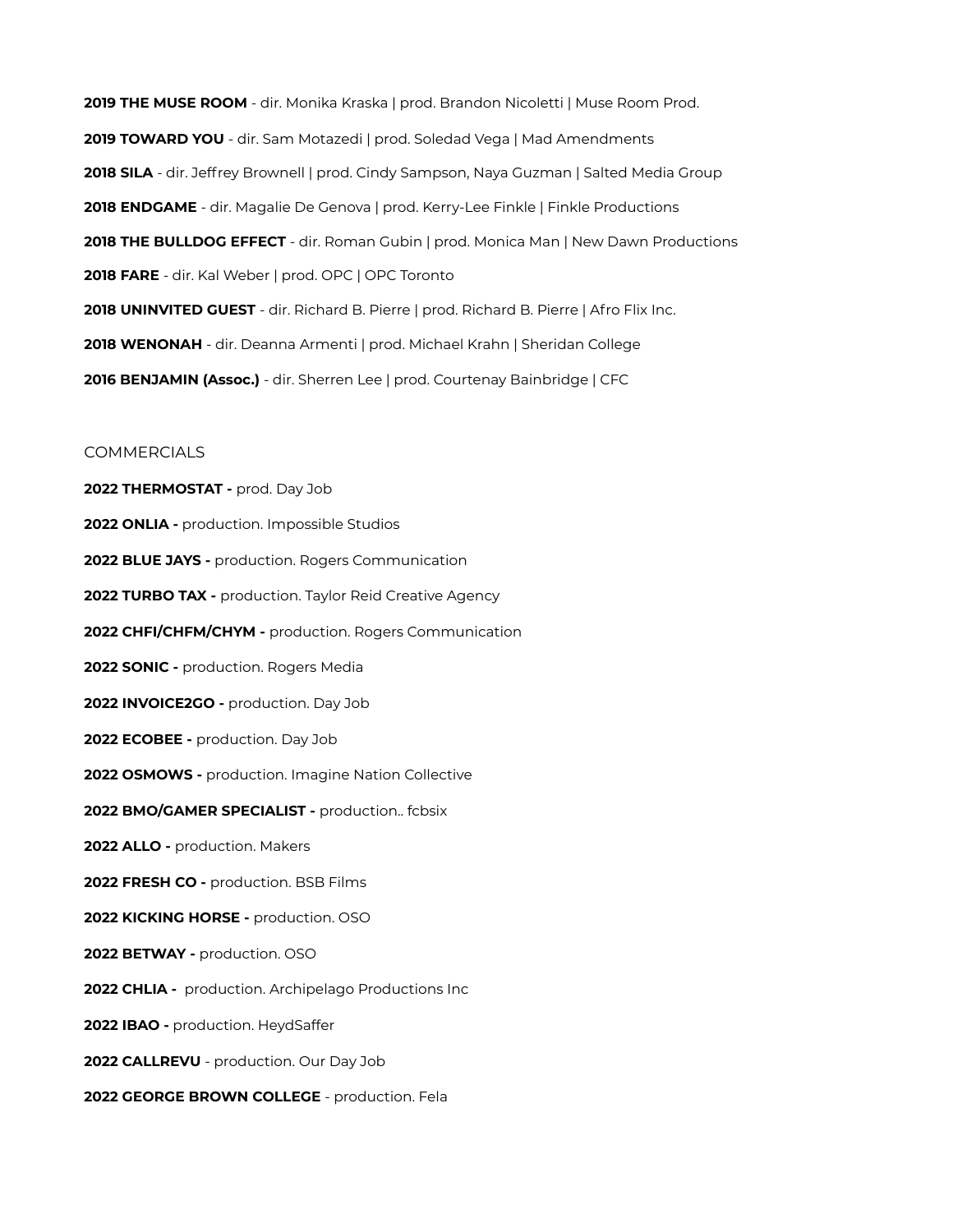**2022 AMDOCS -** production. Our Day Job **2021 PROLINE -** production. The Hive Wink **2021 DREAM WATER -** production. Andras **2021 FRESHBOOKS -** production. Our Day Job **2021 UBER** - production. Fela **2021 BIORE** - production. Fela **2021 CHEVROLET** - production. Fela **2021 CANADIAN PAYROLL ASSOCIATION** - production. Mind Shape **2021 OLG WOODBRIDGE** - production. BSB Films Inc. **2021 ROGERS BIP -** production. Roger Media Inc. **2021 PROJECT CAR -** production. Group SJR **2021 PLAN CANADA INTERNATIONAL -** production. Makers **2021 RBC/MYDOH -** production. JMAC Content **2021 UP EXPRESS -** production. BSB Films Inc. **2021 SMART SERVE -** production. CRAFT Canada **2021 GOAUTO -** production. Makers **2021 AUTOIQ -** production. Makers **2021 OLG -** production. BSB Films **2021 BLUE TRITON** - production. Andras **2021 RBC** - production. American Analog **2021 AVIVA** - production. Buck Productions **2021 WALGREENS** - production. Fela Ocu Inc. **2021 BEST BUY** - production. Fela Ocu Inc. **2021 PROJECT BEAUTY** - production. Rogers Media **2021 SLEEPHACK** - production. Our Day Job **2021 STOUFFER'S BOWL-FULLS** - production. Rogers Media **2021 MATUA WINE** - production. Fela Ocu Inc. **2021 ONTARIO PORK** - production. Fenian Third Eye Entertainment **2021 CANADIAN WOMEN'S FOUNDATION** - production. Fela Ocu Inc.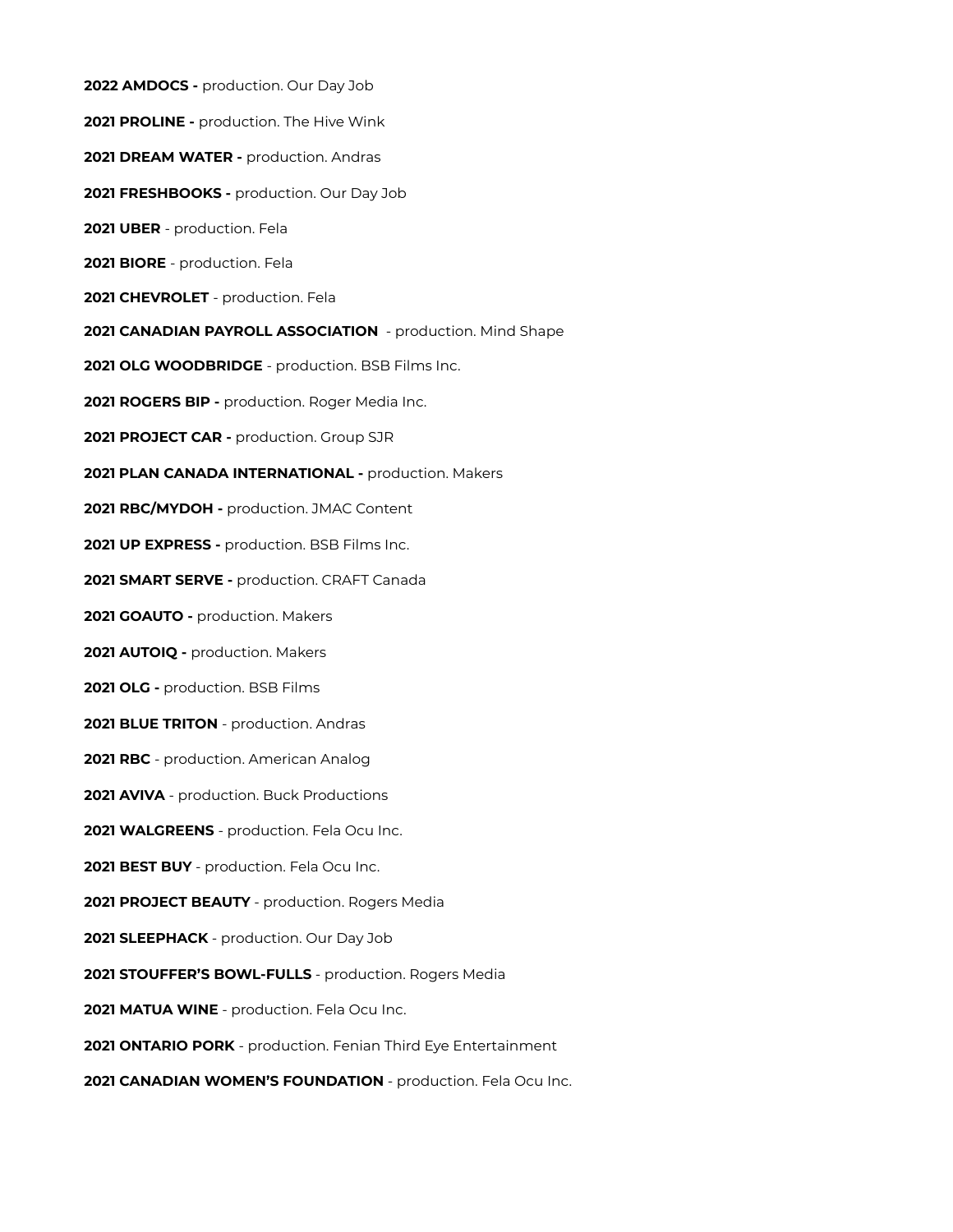**2021 BUDWEISER** - production. Fela Ocu Inc. **2021 SWAY** - production. Asymetric **2021 FIVE9** - production. Media One Creative **2021 CANUCKS FOR KIDS TELETHON -** production. Diamond Integrated Marketing **2021 RTOERO** - production. Probst Photography **2021 METROLINX** - production. BSB Films **2020 PROJECT MILK** - production. Our Day Job **2020 GLENLIVET** - production. Mad Ruk Ent **2020 NIAGARA FALLS TOURISM** - production. Asymetric **2020 HARRY ROSEN** - production. Asymetric **2020 "O"** - production. Popp Rok **2020 STELLA ARTOIS** - production. Makers **2019 BLUE CROSS** - production. Archipelago Productions **2019 BOUNCE** - production. Notch Video **2019 INSURANCE INSTITUTE OF CANADA** - production. Atomic Video **2019 BMO (v/o)** - production. FCB Canada **2019 HSBC (v/o)** - production. Wunderman Thompson **2019 LISTERINE (v/o)** - prod.uction. Wunderman Thompson **2019 MCDONALD'S (v/o)** - production. Apollo Studios **2019 TURKEY FARMERS OF CANADA (v/o)** - production. Zino **2019 CINEPLEX** - production. Popp Rok **2019 PROJECT PERFECT** - production. Aron Safranyos **2019 PROJECT INTERACTIVE** - production. WhatsMad Ltd. **2019 SAY TO YOU** - production. Popp Rok VIDEO GAMES **2021 ATWATER (Canadian Casting) -** production. 2K games **2021 RIVAL** - production. Ubisoft **2020 ORPHEUS** - production. Ubisoft

**2020 BENTLEY** - production. Ubisoft